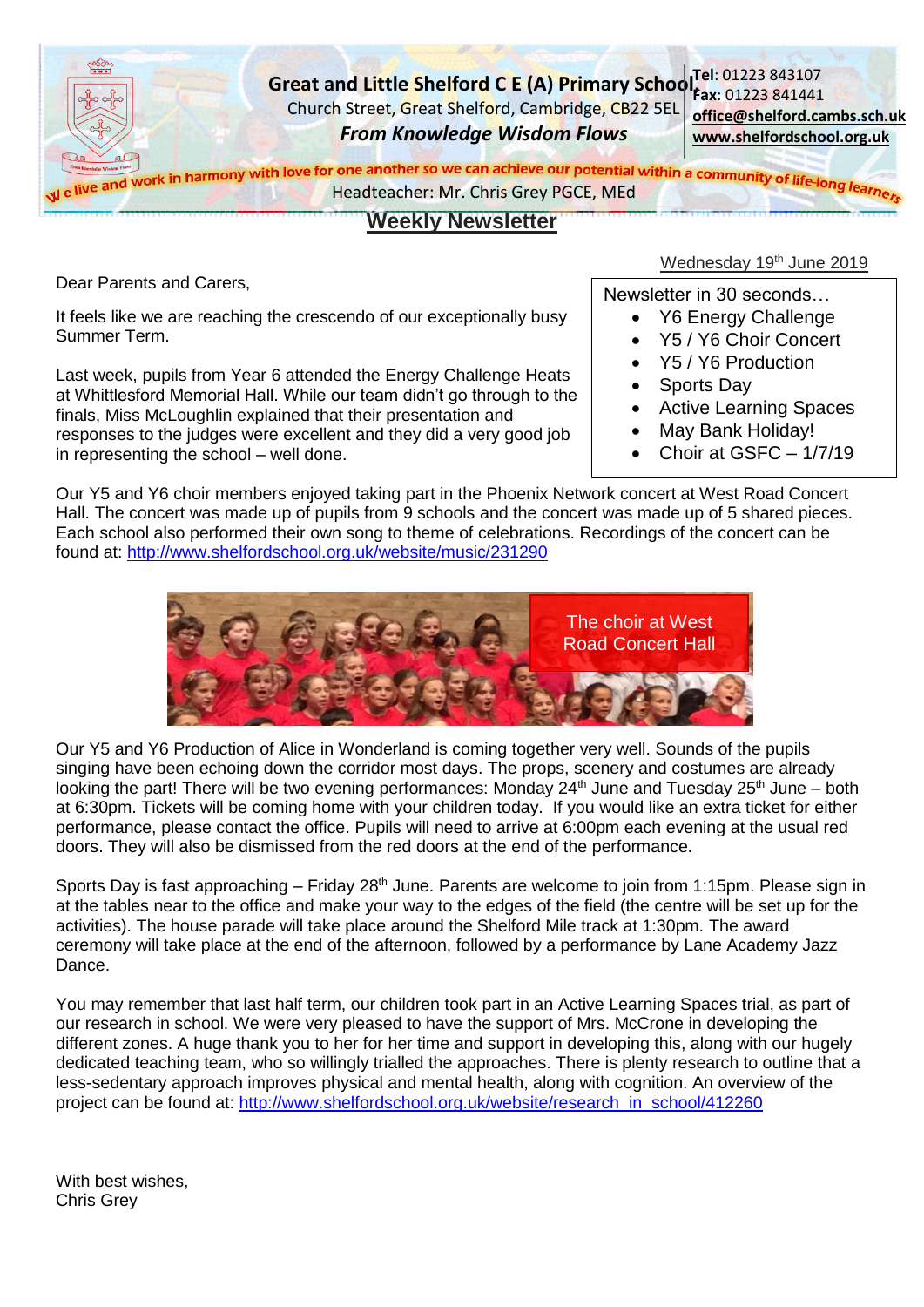# **Announcements**

**Change to menu – Sports day (Friday 28th June)**

Hot dogs & chips or Quorn Hot dogs & chips or Jacket potato

## **Choir and Orchestra concert**

PARENTS OF CHOIR AND ORCHESTRA Save the Date! We have at last managed to slip in a date for our annual concert at the Free Church, Great Shelford. This will be at 6.30pm on MONDAY 1ST JULY in the Free Church. The concert will last approximately 50 minutes.

## **May Bank Holiday 2020**

As you may have seen, the May Bank Holiday has been moved from Monday 4<sup>th</sup> May to Friday 8<sup>th</sup> May due to the VE Day celebrations.

## **Site Safety**

Please can we remind parents that children should not be in the playground unsupervised after school and should not be on the play equipment. Please also remember that when pupils are dismissed, they should not re-enter the school site. There have been several occasions where pupils have been entering school after clubs to retrieve items. For security, safety and safeguarding, pupils should not re-enter classes. Any forgotten belongings should be collected the following day.

#### **Moving up day**

This year moving up day will be on Wednesday 3<sup>rd</sup> July, where children will spend time in their new classes for September. If your child is going to Sawston Village College, please note that you will need to transport them to and from the college.

Sawston Village College will be holding their induction evening for new parents and pupils to attend on Thursday  $4<sup>th</sup>$  July. Full information regarding this is in the information pack.

## **Swimming**

Unfortunately, the pool is still unable to be used at the moment. An email was sent yesterday regarding this, but we will keep you up to date with any further developments. Once swimming resumes, please ensure that your child has their swimming kit on the days that they are due to swim, as the school does not have spare kit. Their kit must include:

- A one piece swimming costume (girls)/swimming trunks or shorts (boys)
- Towel
- Swimming hat (this is essential and can be purchased from the office for 70p, if needed)
- Brush
- Kit bag

Please ensure all of these items are named.

## **Changes to your child's circumstances**

Please can we remind parents to inform the office of any changes to your child's circumstances as soon as possible please, e.g. changes of address, contact details or any dietary or medical needs they may have. If your child needs medication, e.g. an inhaler, it is also important to ensure that they have it in school in case they need it. All medicines must be signed in at the office and will be held at the office and not kept with your child. Thank you for your assistance with this.

## **School prayer meeting - Thursday 27th June**

A small group meet together each term to pray for the school and we'd love more people to join us. It's fine to bring little ones, we have plenty of toys! We will be meeting at The Lodge, Kings Mill Lane, Great Shelford on Thursday 27th June at 2pm, so please do come along if you are free at that time.